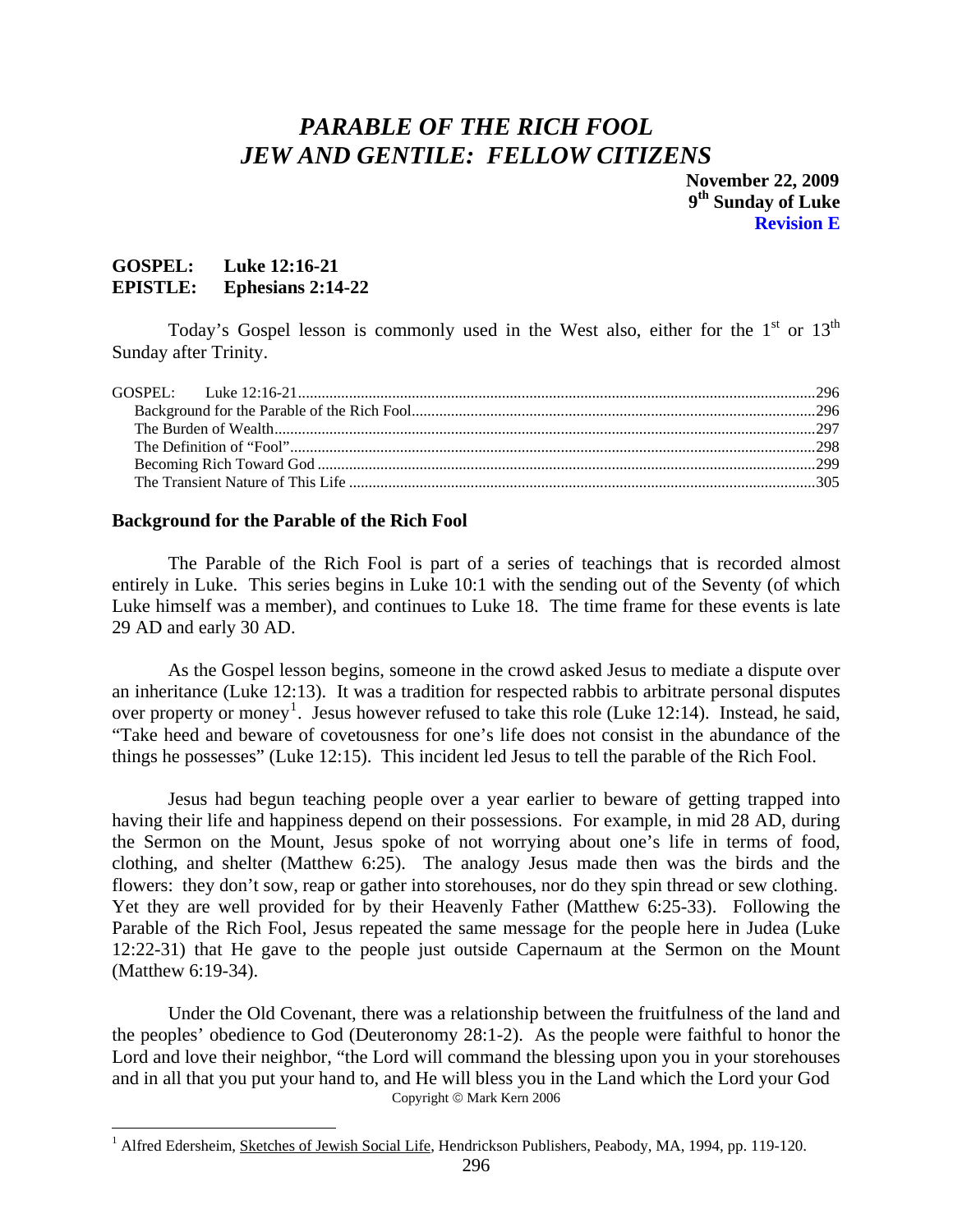<span id="page-1-0"></span>gives you" (Deuteronomy 28:8). As they were generous with their bounty (Deuteronomy 14:28, 29; 26:12-15; 15:7-11), "The Lord will open for you His good storehouse, the heavens, to give rain to your land in its season and to bless all the work of your hand; and you shall lend to many nations, but you shall not borrow" (Deuteronomy 28:12; 15:6). Thus they were to be a holy people, chosen to be a people of His own possession out of all the people on the face of the earth (Deuteronomy 7:6, 14:2, 26:19, 28:1).

In the  $1<sup>st</sup>$  Century grain was stored in large structures similar to crude grain elevators today. There was an opening at the top for putting grain in and an opening at the bottom for removing it. The walls of these "barns" or silos were thick, made of brick, and the inside walls were plastered. Thus the grain could be kept dry and away from pests for storage for many years<sup>[2](#page-1-1)</sup>. In ancient civilizations, entire cities were sometimes devoted to the storage of grain, wine and oil (1 Kings 9:19, 2 Chronicles 8:4-6, 16:4, 17:12, 32:28, Exodus 1:11). When the rich man said to himself, "You have many goods laid up for many years; take your ease; eat, drink and be merry" (Luke 12:19), this was a realistic expectation for him. And it put him in a commanding position economically just as it was for Joseph in Egypt when Joseph was in charge of the Egyptian storehouses (Genesis 41:28-57). When he died suddenly, however, the question is whether the new silos were built yet, and whether the old silos had already been torn down. If the old silos were torn down, there was no one to supervise construction of the new ones, or pay the workers for building them. If the old silos were still there, but the new ones had not been finished yet, there was no place to store the excess grain. In order that the grain might not be wasted, it would probably just be distributed to the poor – which is what the rich man should have done anyway.

#### **The Burden of Wealth**

The parable began with a rich man's land yielding plentifully (Luke 12:16). But this rich man did not respond according to the Mosaic Law to the bounty of his land. According to the Mosaic Law, the more he obtained, the more generous he was to be. Instead, he decided to keep it all for himself; since he couldn't even store it all; he decided to build bigger storehouses (Luke 12:18).

Cyril of Alexandria commented<sup>[3](#page-1-2)</sup> to say that the rich man was speaking like someone in poverty due to the poverty of his spiritual awareness.

"What, therefore, does the rich man do, surrounded by a profusion of so many blessings beyond all numbering? In distress and anxiety he utters the words of poverty. 'For what', he says, 'shall I do?' The man who is in want of necessaries constantly emits this miserable language; but here one of boundless wealth uses similar expressions. He determined then to build more spacious storehouses; he purposed to enjoy for himself alone those revenues that were sufficient for a populous city. He doesn't look to the future; he doesn't raise his eyes to God; he doesn't count it worth his while to gain those treasures, which are above in heaven. He doesn't cherish love for the poor, nor desire the estimation to be gained thereby; he doesn't sympathize with suffering; it gives him no pain, nor awakens his pity. And what is still more irrational, he settles for himself the duration of his life, as if he would reap this too from the ground; for he says, 'I

 $\overline{a}$ <sup>2</sup> Ralph Gower, <u>Manners and Customs of Bible Times</u>, Moody Press, Chicago, 1987, p. 101.<br><sup>3</sup> Curil of Alexandria Commontany on Gospal of Luke Chapter 12, Studion Bublishers, 1983.

<span id="page-1-2"></span><span id="page-1-1"></span><sup>&</sup>lt;sup>3</sup> Cyril of Alexandria, Commentary on Gospel of Luke, Chapter 12, Studion Publishers, 1983, p. 361...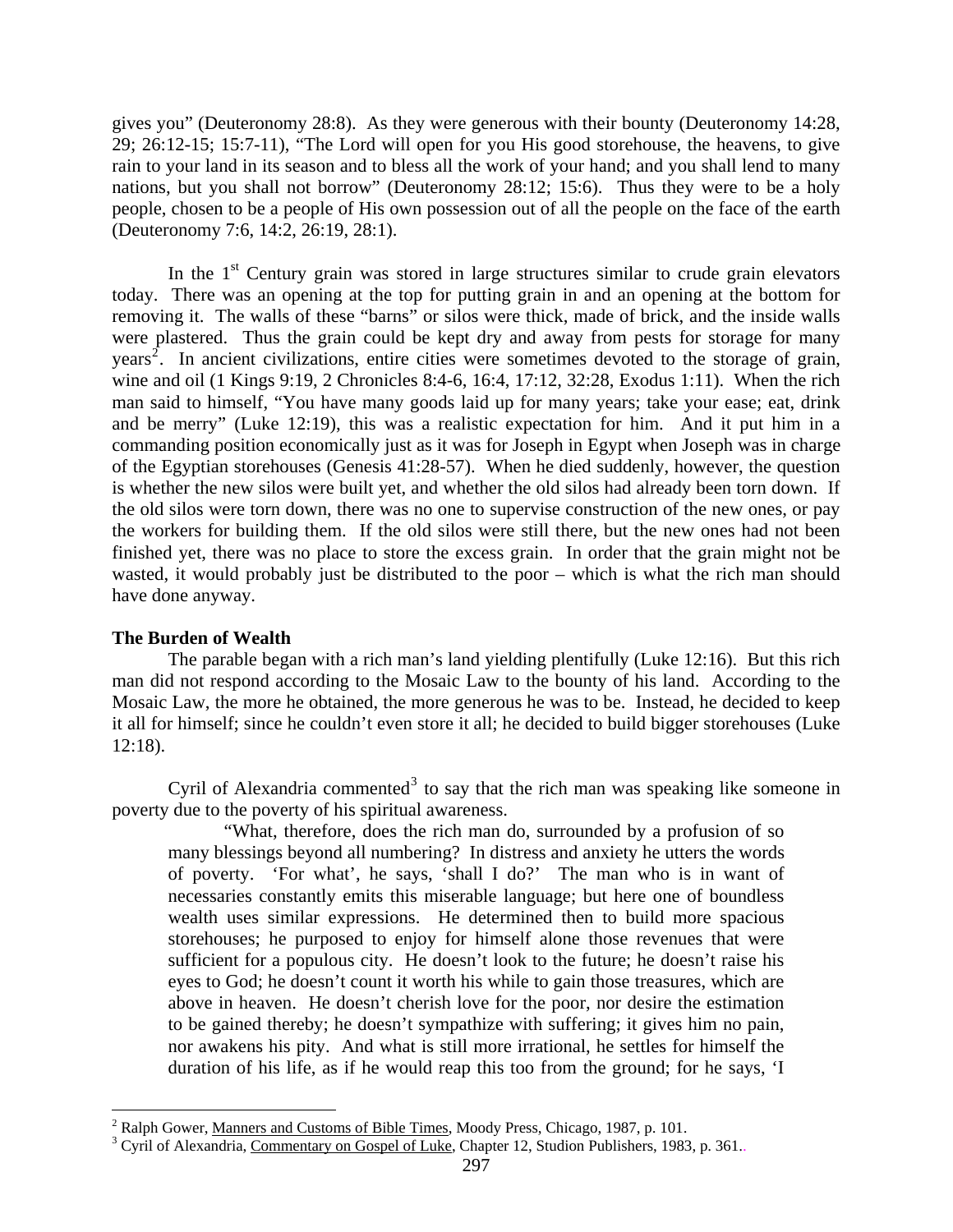<span id="page-2-0"></span>will say to myself, Self, you have goods laid up for many years; eat, drink, enjoy yourself."

However, God referred to him as a fool. "This night your soul will be required of you; then whose will those things be which you have provided?" (Luke 12:20). This connects right back to the dispute over an inheritance that started the Parable (Luke 12:13). Now someone else has an inheritance to fight over, which goes right back to the question that started the Parable.

#### **The Definition of "Fool"**

The term "fool" in an Old Testament culture carried more connotations than it does in English today. Consider Matthew 5:22; Jesus said that whoever calls his brother a fool shall be in danger of hell-fire. In our English culture, calling someone a fool is no big deal; stand up comedians make big money doing just that. To understand the connotations involved, we need to go primarily to the writings of Solomon: Proverbs and Ecclesiastes.

Riches and fools are an often-recurring theme in the writings of Solomon. Solomon himself was very rich; and as king, met his share of fools. Table 1 is a compilation of the writings of Solomon regarding the characteristics of fools as compared to the wise. Two Hebrew words are used to convey these characteristics: "*kesil*" meaning a fool in the sense of a stupid person and "*evil*" meaning generally a fool.

Some trends apparent from Table 1 are that a fool does not fear God and even denies He exists. He thinks himself to be wise and is always right in his own eyes, but he does not seek wisdom or knowledge. He is quarrelsome, temperamental and arrogant; one can't tell him anything or make him change his behavior. He's perverse, deceitful and spreads slander; he mocks the idea that he might be sinning. This reads like an indictment of our generation. Solomon contrasts the wise man as having opposite characteristics.

Psalm 49 might also be titled, "The Parable of the Rich Fool" and is a more detailed version of the same theme as the Gospel lesson. Jesus may even have drawn the Parable of the Rich Fool from Psalm 49. The Psalm was written as a riddle and a proverb (Psalm 49:3, 4), and set to a string accompaniment (Psalm 49:4). A number of themes are included:

- One need not fear even though surrounded by wealthy men working iniquity. All their wealth can't even redeem their brother never mind buy eternal life (Psalm 49:5-9).
- Everyone will die, rich and fool alike, and leave their wealth to others. They may think their houses are forever and even name their land after themselves; but it won't endure. This is the way of the foolish (Psalm 49:10-13).
- They are sheep appointed for Sheol with death as their shepherd. God will redeem the righteous from Sheol and the righteous shall rule over them in the morning (Psalm 49:14- 15).
- Do not be afraid of a rich man when the glory of his house increases. When he dies, he will carry nothing away and his glory does not descend after him. He will never see the Light; he is without understanding; and he is like an animal that perishes (Psalm 49:16- 20).

## **Table 1 Characteristics of Fools Versus the Wise**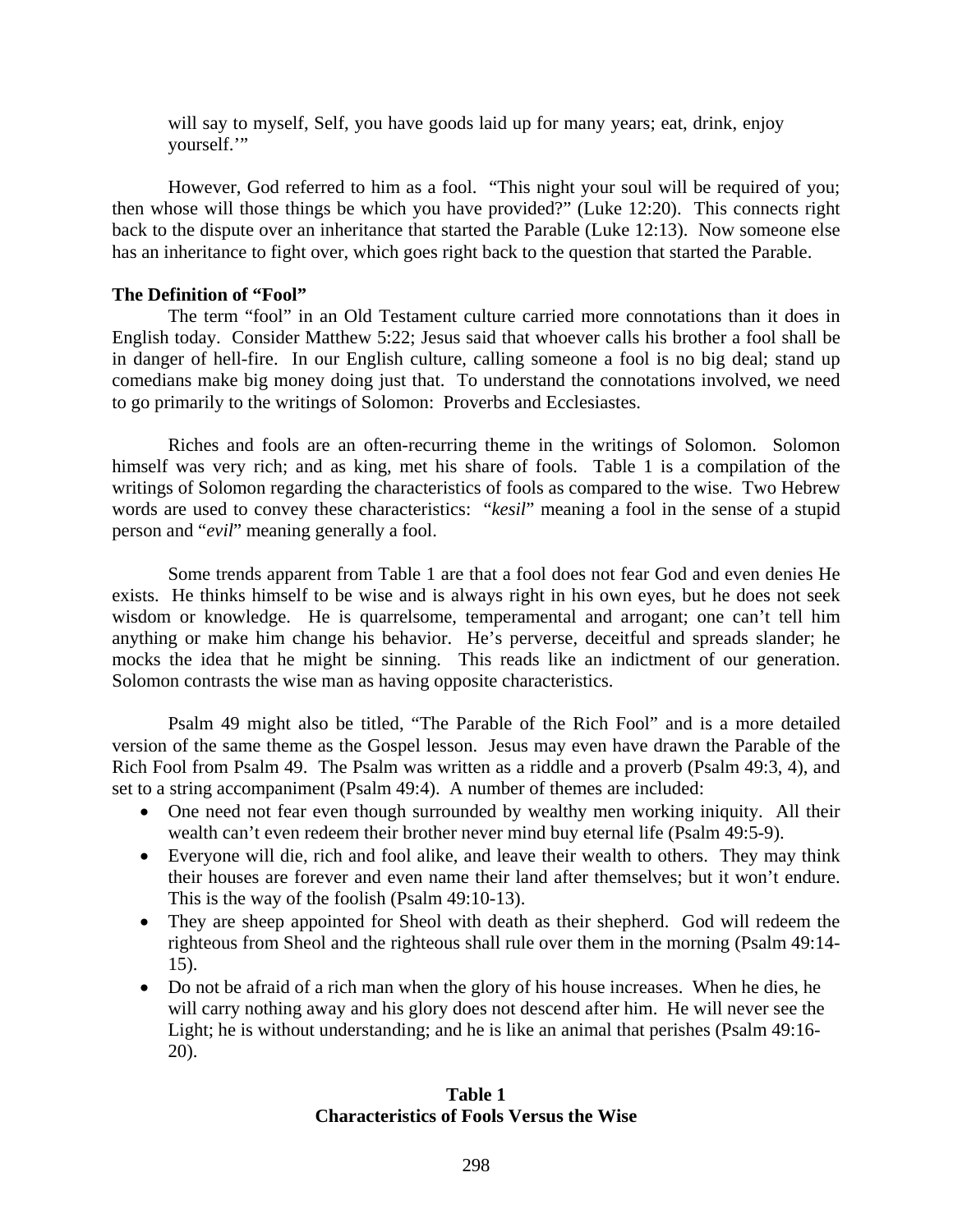<span id="page-3-0"></span>

| <b>The Fool</b>             | <b>The Wise</b>       | <b>Reference</b>                                |
|-----------------------------|-----------------------|-------------------------------------------------|
| <b>Toward God</b>           |                       |                                                 |
| Denies existence of God     | Seeks God             | Psalm 14:1,2; 55:1,2                            |
| Speaks error against Lord   | Fears Lord            | Isaiah 32:6, Proverbs 1:7                       |
| Sacrifice of Fools          | Guards steps          | Ecclesiastes 5:1, 4                             |
| <b>On Understanding</b>     |                       |                                                 |
| Thinks self wise,<br>but    | Has wisdom            | Proverbs 1:22, 14:33, 1:7, 17:16                |
| hates knowledge, wisdom     |                       | Romans 1:22                                     |
| Right in his own eyes       | Listens to counsel    | Proverbs 10:8, 12:15, 18:2, 26:5, 12, 28:26,    |
|                             |                       | Ecclesiastes 10:6                               |
| Feeds on folly              | Seeks knowledge       | Proverbs 15:14, 16:22                           |
| Walks in darkness           | Eyes in head          | Ecclesiastes 2:14                               |
| <b>Behavior</b>             |                       |                                                 |
| Arrogant & careless         | Turns from evil       | Proverbs 14:16, Ecclesiastes 7:7                |
| Rejects father's discipline | Regards reproof       | Proverbs 15:5, 17:21, 25                        |
| Even blows won't correct    | Rebuke goes deep      | Proverbs 17:10, 19:29, 26:3, 27:22              |
| Quarrelsome                 | Avoids strife         | Proverbs 20:3, 27:3                             |
| $Sport = wickedness$        | $Sport = wisdom$      | Proverbs 7:22, 10:23, Isaiah 32:6, 7            |
| Always loses temper         | Holds his anger       | Proverbs 29:11, Ecclesiastes 7:9                |
| Companions suffer harm      | Companions wise       | Proverbs 13:20, Psalm 107:17                    |
| <b>Control of Tongue</b>    |                       |                                                 |
| Speaks slander, deceit      | Restrains lips        | Proverbs 10:18, Ecclesiastes 10:12, Isaiah 32:7 |
| Mocks sin                   | Has goodwill          | Proverbs 14:9                                   |
| Perverse, hasty in speech   | Feeds many with lips  | Proverbs 10:21, 17:7, 19:1, 29:20               |
| Spouts folly                | <b>Builds bridges</b> | Proverbs 15:2, Ecclesiastes 10:13               |

These are very strong words; but they fit the context of our Gospel lesson quite well (compare Luke 12:19-20).

#### **Becoming Rich Toward God**

In contrast to the behavior of the rich fool, the Lord encourages us to be "rich toward God" (Luke 12:21). There are two parts to this: (1) discovering what are the riches of God, and (2) determining how one obtains such.

The key to both is faith: "Faith is the substance of things hoped for, the evidence of things not seen (Hebrews 11:1). If we could see what it is we're hoping for, it wouldn't be hope and we wouldn't need faith (Romans 8:24).

Concerning the riches of God, we are told of the riches of His kindness (Romans 2:4, Ephesians 2:7), the riches of His glory (Romans 9:23, Ephesians 1:18, Philippians 4:19, Colossians 1:27) and the riches of His grace (Ephesians 1:7, 2:7). These riches are unsearchable (Ephesians 3:8) and have incredible depth in wisdom and knowledge and judgment (Romans 11:33). Yet the riches of God are also a mystery (Colossians 1:27). He bestows His riches equally to Jews and Gentiles who call upon Him (Romans 11:12, Colossians 1:27). But it takes the eyes of faith to see it. Moses saw it (through faith) and regarded the reproach of Christ greater riches than the treasures in Egypt (Hebrews 11:26).

Concerning one's obtaining the riches of God; earthly riches can get in the way. In cases of fixation on earthly riches, Jesus advised people to sell everything and give to the poor in order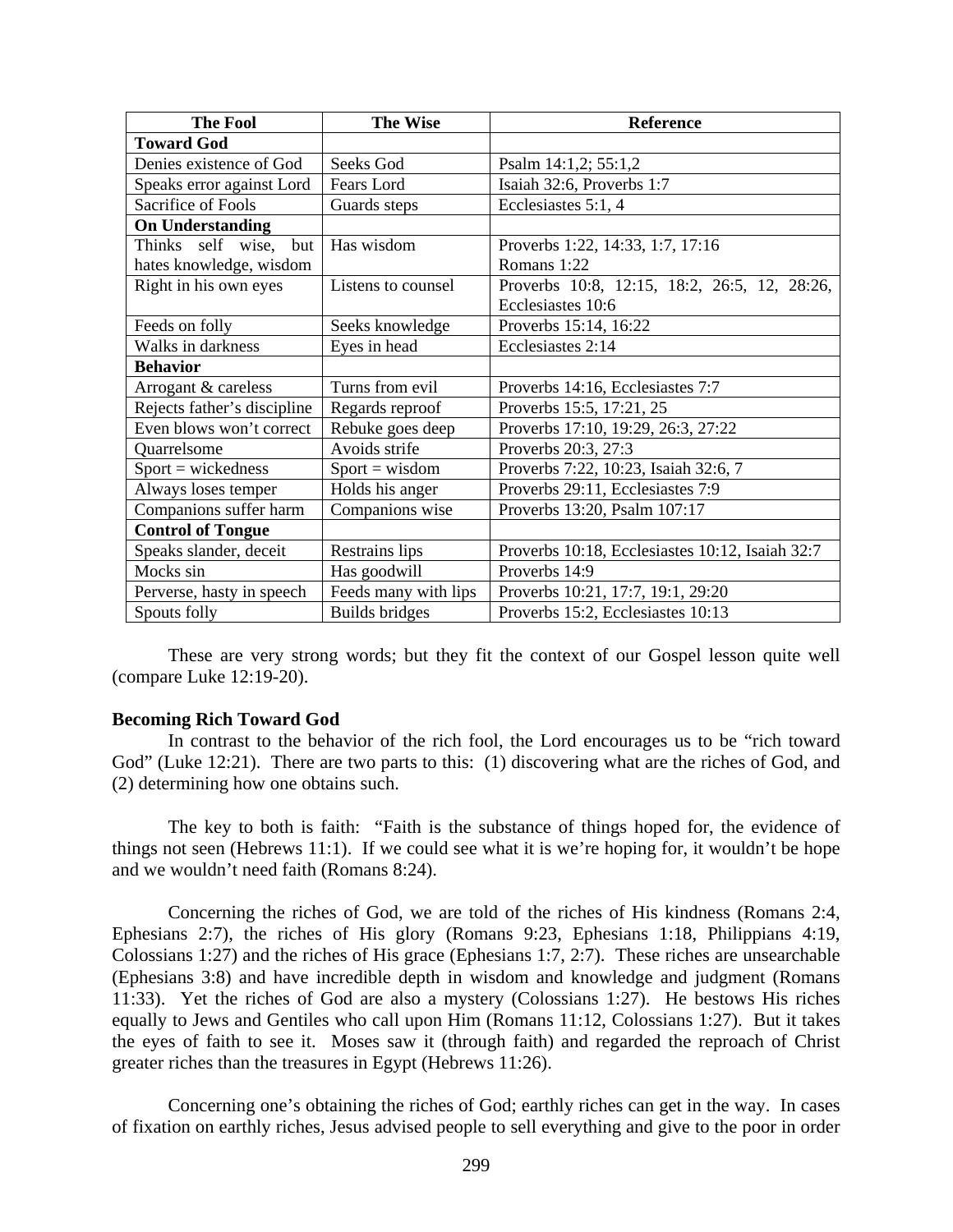that they might have treasure in heaven (Luke 12:33, Matthew 19:21). The Rich Young Ruler was so fixated on earthly riches that he couldn't do this (Matthew 19:22, Luke 18:23). Treasure in heaven is described as wealth that doesn't grow old, that doesn't fail, that can't be stolen and that can't deteriorate (Luke 12:33).

Leo the Great stated<sup>[4](#page-4-0)</sup> that we should be thankful no matter what we have received from God, much or little. To do otherwise is to blame Him and murmur against Him. All things are in His hand, and whatever pleases Him should please us also.

"God wishes us to be good, because He is good; none of His judgments ought to displease us. If we don't give Him thanks in all things, what else is it but we blame Him in some degree. Man's folly too often dares to murmur against his Creator, not only in time of lack, but also in time of plenty, so that, when something is not supplied, we complain, and when certain things are in abundance we are ungrateful. The man who had rich harvests scorned his well-filled silos, and groaned over his abundant grape-gathering; he did not give thanks for the size of the crop, but complained of no place to store it. If the ground has been less prolific than usual, and the vines and the olives have failed in their supply of fruit, the year is accused, the elements are blamed, and curses fill the air and the sky. On the other hand, nothing better fits the faithful disciples of Truth than the persistent lifting of praise to God. As Paul says, 'Rejoice always, pray without ceasing; in all things give thanks, for this is the will of God in Christ Jesus in all things for you' (1 Thessalonians 5:16-18). But how shall we be partakers of this devotion, unless changes of fortune train our minds in steadfastness, so that the love directed towards God may not be puffed up in prosperity nor faint in adversity. Let that, which pleases God, please us too. Let us rejoice in whatever measure of gifts He gives. Let him who has used great possessions well use small ones well also! Plenty and scarcity may be equally for our good, and even in spiritual progress we shall not be downcast at small results, if our minds have not become dry and barren. Let this spring from the soil of our heart. He that continues to be generous will always be supplied with means to give. Therefore let us use all the works of godliness that each year gives us, and let not seasons of difficulty hinder our Christian benevolence. The Lord knows how to replenish the widow's vessels, which her pious deed of hospitality has emptied (1 Kings 17:8-16). He knows how to turn water into wine (John 2:1-10); He knows how to satisfy 5,000 hungry persons with a few loaves (Matthew 14:15-21)."

Paul advised Timothy concerning those in his area who were wealthy that they trust in God rather than their earthly riches. Especially, Paul said, "Let them do good, that they be rich in good works, ready to give, willing to share, storing up for themselves a good foundation for the time to come, that they may lay hold on eternal life" (1 Timothy 6:17-19). By our deeds, our good works, we treasure up for ourselves glory, honor and immortality (Romans 2:8-10 loosely). These deeds or good works are written (and treasured) in books in heaven (Revelation 20:12). On the basis of these books plus the Book of Life, everyone is judged (Revelation 20:12-15).

<span id="page-4-1"></span>John Cassian stated<sup>[5](#page-4-1)</sup> that covetousness could only be overcome by stripping oneself of everything. Examples he used are the Apostle Judas, Ananias and Sapphira and Elisha's servant,

<span id="page-4-0"></span> $\overline{a}$ <sup>4</sup> Leo the Great, <u>Sermons</u>, XII, 3.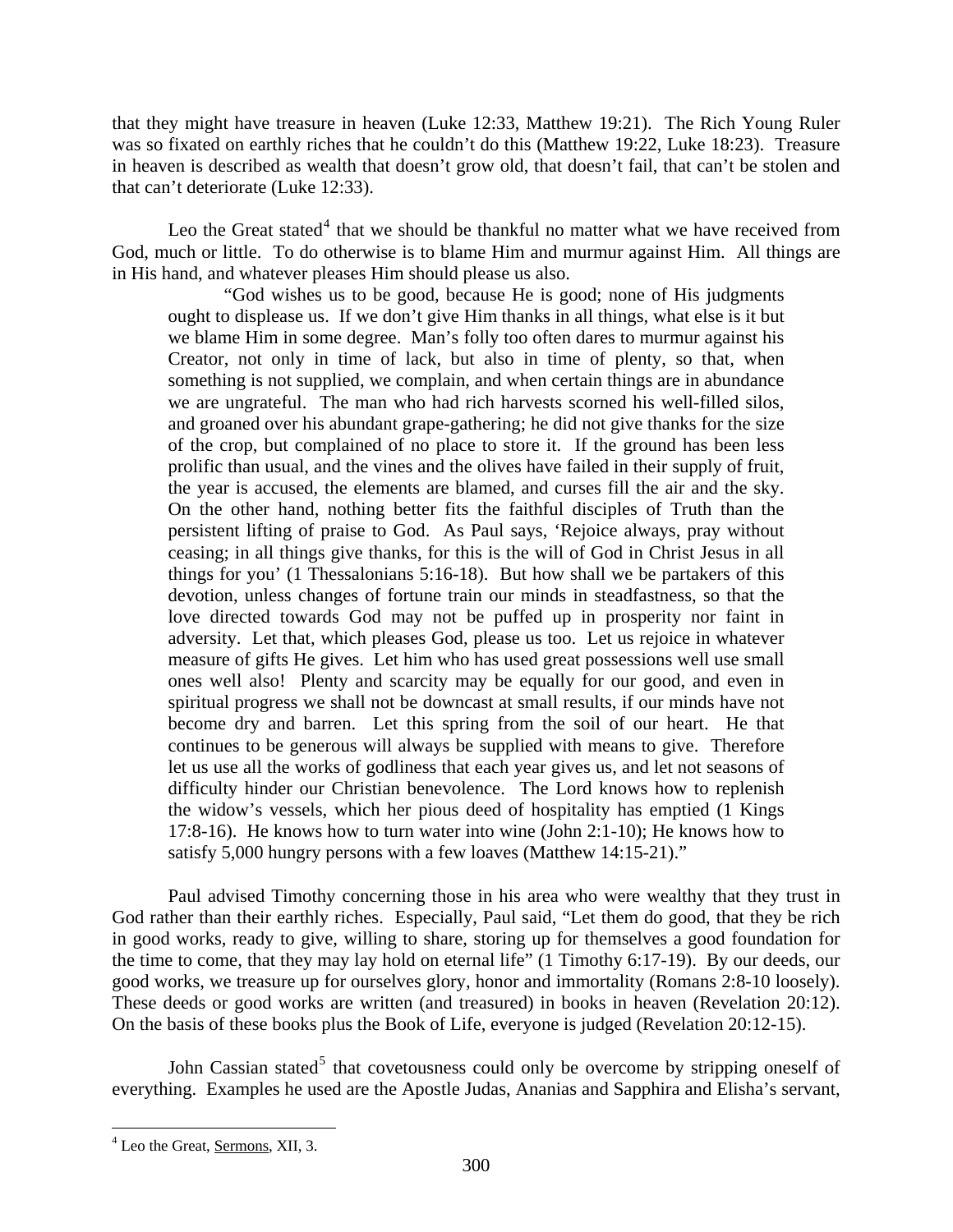Gehazi. Jesus allowed Judas to steal from the moneybag to curb his covetousness, but it didn't satisfy him. Ananias and Sapphira lied to escape poverty because of covetousness. Like Gehazi<sup>[6](#page-5-0)</sup>, they were all lepers in spirit and heart. We need to consider our weak and shifty nature in order that we don't get carried away like the rich fool.

"The tyranny of avarice, once the mind is taken prisoner by it, allows it to keep to no rules of honesty, nor to be satisfied with any additions to its gains. We must seek to put an end to this madness, not by riches, but by stripping ourselves of them. Judas had received the bag set apart for the distribution to the poor, which was entrusted to his care, that he might at least satisfy himself with plenty of money, and set a limit to his avarice. Yet his plentiful supply only broke out into a still greedier incitement of desire, so that he was ready no longer secretly to rob the bag, but actually to sell the Lord Himself. For the madness of this avarice is not satisfied with any amount of riches."

"Peter, taught by these instances, and knowing that someone who has avarice cannot bridle it, and that it cannot be ended by a large or small sum of money, but only by the renunciation of everything, punished with death Ananias and Sapphira, who had kept back something out of their property. The death, which Judas had voluntarily met with for the sin of betraying the Lord, they might also undergo for their lying avarice (Acts 5:1-11). How closely do the sin and punishment correspond in each case! In the one case treachery, in the other falsehood, was the result of covetousness. For though the issues of their deeds may appear different, yet they coincide in having one and the same aim. Judas, in order to escape poverty, desired to take back what he had forsaken<sup>[7](#page-5-1)</sup>. The others, for fear lest they might become poor, tried to keep back something out of their property, which they should have either offered to the Apostle in good faith, or have given entirely to the brethren. In each case there follows the judgment of death, because each sin sprang from the root of covetousness. If there resulted so severe a sentence against those, who did not covet other persons' goods, but tried to be sparing of their own, what should we think of those who desire to amass wealth, without ever having had any of their own. That is, if we make a show of poverty before men, but before God we are convicted of being rich through the passion of avarice, how will we fare?"

"Such are seen to be lepers in spirit and heart, after the likeness of Gehazi, who desired the uncertain riches of this world, and was covered with the taint of foul leprosy (2 Kings 5:20-27). He left us a clear example that every soul which is defiled with the stain of avarice is covered with the spiritual leprosy of sin, and is counted as unclean before God with a perpetual curse."

"Keeping then in mind the judgment of Ananias and Sapphira, let us dread keeping back any of those things which we gave up and vowed to forsake. Let us also fear the example of Gehazi, who for the sin of covetousness was chastised

<sup>&</sup>lt;sup>5</sup> John Cassian, <u>Institutes of the Coenobia</u>, VII, 24-26, 30.<br><sup>6</sup> Elisha had just haaled Naaman of January. Naaman of

<span id="page-5-0"></span><sup>&</sup>lt;sup>6</sup> Elisha had just healed Naaman of leprosy. Naaman offered Elisha a present of a great deal of gold, silver and clothing, but like all the Unmercenary Healers, Elisha would not accept payment for what he had been freely given. Gehazi, however, ran after Naaman and asked for a small portion of the gift Naaman offered. Naaman was happy to give it to Gehazi. When Gehazi returned to Elisha, Elisha informed him that he had also inherited Naaman's leprosy because of his covetousness. 7

<span id="page-5-1"></span> $<sup>7</sup>$  Judas, along with the rest of the Twelve, had left everything in following Jesus (Matthew 19:27-29). Yet Judas</sup> was in charge of the money box containing alms for the poor, and he pilfered what was in it (John 12:6).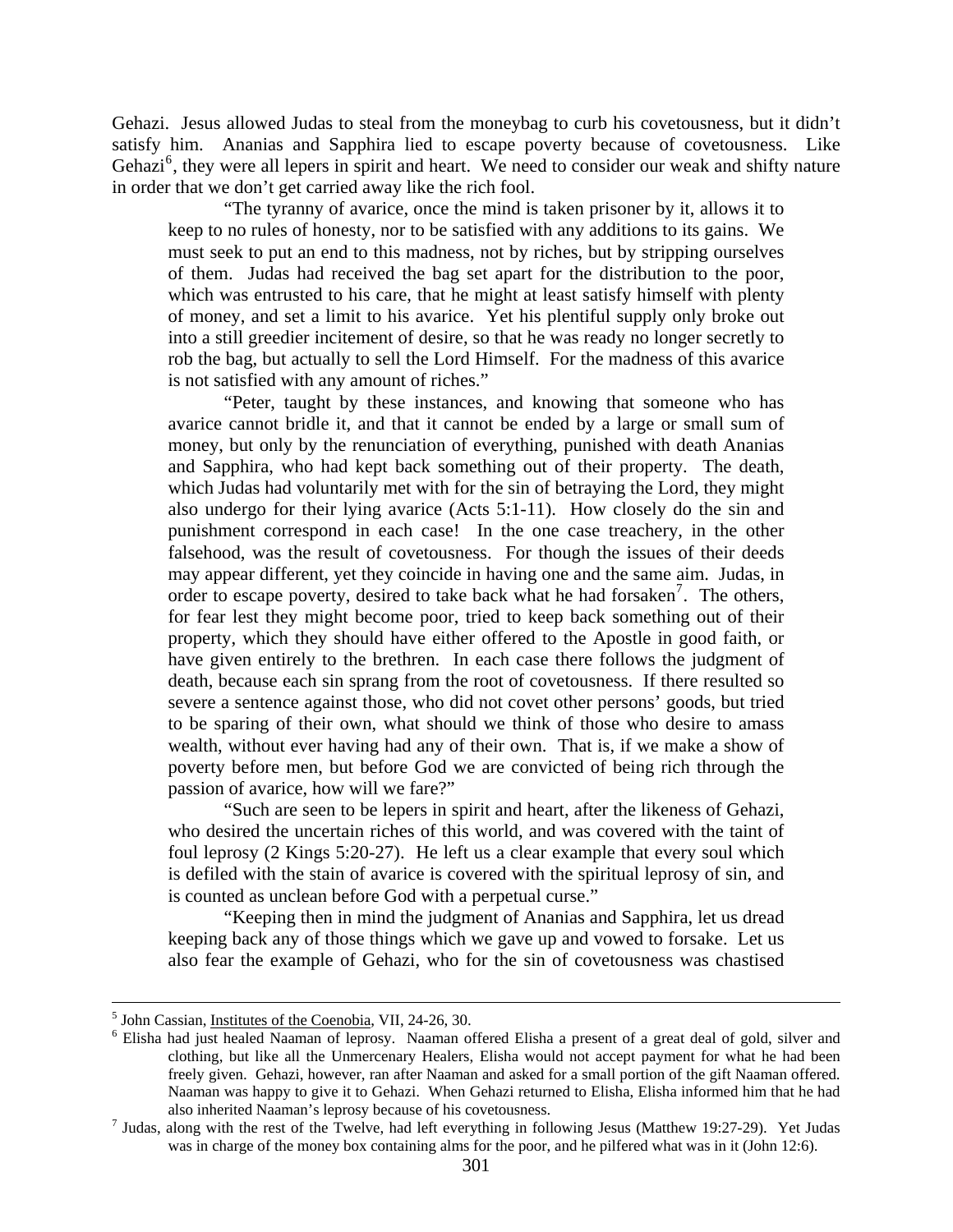with the punishment of perpetual leprosy. From this let us beware of acquiring that wealth which we never formerly possessed. Moreover dreading both the fault and the death of Judas, let us with all the power that we have, avoid taking back any of that wealth, which we once cast away from us. Above all, considering the state of our weak and shifty nature, let us beware lest the day of the Lord come upon us as a thief in the night, and find our conscience defiled even by a single penny. This would void all the fruits of our renunciation of the world, and cause that which was said to the rich man to be directed towards us also. 'You fool, this night your soul shall be required of you; then whose shall those things be which you have prepared? (Luke 12:20) And taking no thought for tomorrow, let us never allow ourselves to be enticed away."

Cyprian of Carthage exhorted $8$  his people very strongly to demonstrate their faith by their works (James 2:18-26), where offerings to the Church and to the poor are the best investment one can make. The righteous man will never lack for resources, and he who feeds Christ will be himself fed by Christ. We sometimes bring forward vain excuses regarding why we can't do this, and the Parable of the Rich Fool is a warning to us. Those who think themselves rich in this world are deceived and cannot properly labor in the Church or celebrate the Lord's Supper. Their eyes are covered with the gloom of blackness, and they cannot see their brothers, the poor and needy, with whom they share the Christian life.

"Are you afraid that your inheritance may fall short, if you begin to give liberally from it? Yet when has it ever happened that resources have failed the righteous man, since it is written, 'The Lord will not slay the righteous soul with famine' (Proverbs 10:3 LXX). Ravens fed Elijah in the desert (1 Kings 17:1-6); and a meal from heaven was made ready for Daniel in the lions' den<sup>[9](#page-6-1)</sup>. And you are afraid that food should be lacking to you, laboring and deserving well of the Lord? He Himself bears witness, for the rebuke of those whose mind is doubtful and whose faith is small, 'Look at the birds of the air, they neither sow nor reap nor gather into barns; yet your heavenly Father feeds them. Are you not of more value than they?' (Matthew 6:26) God feeds the birds, and daily food is available to the sparrows; to creatures, which have no sense of divine things, there is no lack of food or drink. Do you think that to a Christian, to a servant of the Lord, to one given to good works, to one that is dear to his Lord, anything will be lacking?"

"Do you imagine that he who feeds Christ is not himself fed by Christ, or that earthly things will be lacking to those to whom heavenly and divine things are given? Where does this unbelieving thought, this impious and sacrilegious consideration come from? What does a faithless heart do in the home of faith? Why is he who does not trust in Christ called a Christian? The name of Pharisee is more fitting for you. When the Lord was speaking about almsgiving, He warned us to make to ourselves friends of our earthly lucre by provident good works, which might afterwards receive us into eternal dwellings. The Scripture added after this, 'But the Pharisees heard all these things, who were very covetous, and they derided Him' (Luke 16:14). Some people like this we see now in the Church, whose closed ears and darkened hearts admit no light from spiritual

<span id="page-6-0"></span> $^8$  Cyprian of Carthage, <u>Treatises</u>, VIII, 11-15.

<span id="page-6-1"></span><sup>&</sup>lt;sup>9</sup> Lancelot C. L. Brenton, The Septuagint with Apocrypha, Hendrickson Publishers, Peabody MA 01961, 1990, p. 138. Bel and the Dragon 1:30-39.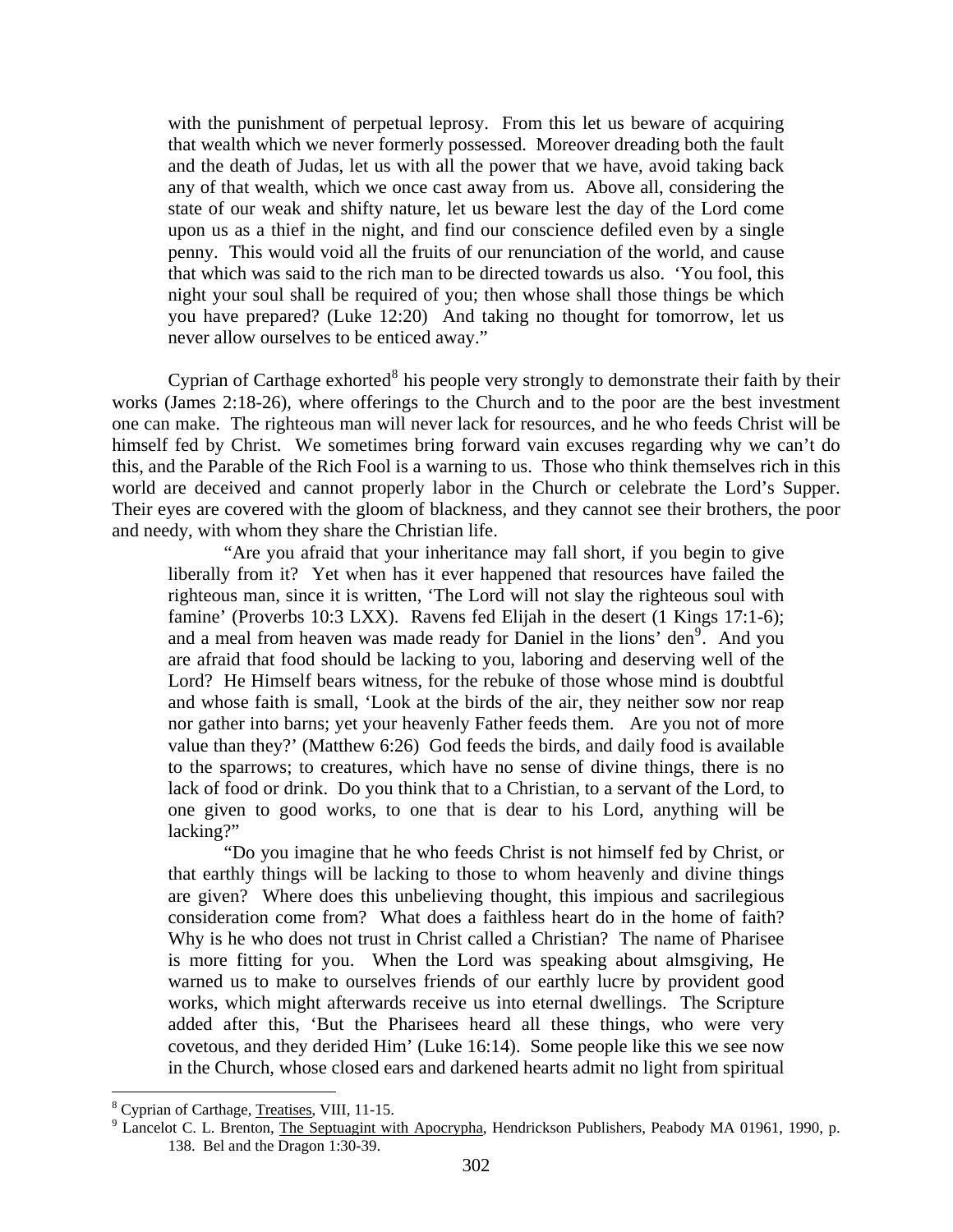and saving warnings. We need not wonder that they criticize the servants of God, when we see the Lord Himself was despised by such."

"Why do you applaud yourself in those vain and silly conceits, as if you were withheld from good works by fear for the future? Why do you lay out before yourself certain shadows and omens of a vain excuse? Confess what is the truth; and since you cannot deceive those who know, utter the secret and hidden things of your mind. The gloom of barrenness has besieged your mind; and while the light of truth has departed, the deep and profound darkness of avarice has blinded your carnal heart. You are the captive and slave of your money; you are bound with the chains and bonds of covetousness; and you whom Christ had once loosed, are once more in chains. You keep your money, which, when kept, does not keep you. You heap up an inheritance, which burdens you with its weight; and you do not remember what God answered to the rich man, who boasted with a foolish exultation of the abundance of his exuberant harvest. 'You fool', He said, 'this night your soul is required of you; then whose shall those things be which you have provided?' (Luke 12:20) Why do you watch in loneliness over your riches? Why, for your own punishment, do you heap up the burden of your inheritance, that in proportion as you are rich in this world, you may become poor to God? Divide your returns with the Lord your God; share your gains with Christ; make Christ a partner with you in your earthly possessions, that He also may make you a fellow-heir with Him in His heavenly kingdom."

"Those are mistaken, and are deceived, that think themselves rich in this world. Listen to the voice of your Lord rebuking men like you with righteous reproaches. 'You say I am rich, and increased with goods, and have need of nothing; and you don't know that you are wretched, miserable, poor, blind and naked. I counsel you to buy of me gold tried in the fire, that you may be rich; and white clothing, that you may be clothed, and that the shame of your nakedness may not appear in you; and anoint your eyes with eye-salve, that you may see' (Revelation 3:17-18). You therefore, who are rich, buy for yourself from Christ gold tried by fire; that you may be pure gold, with your filth burned out as if by fire, if you are purged by almsgiving and righteous works. Buy for yourself white clothing, that you who had been naked according to Adam, may be clothed with the white garment of Christ. And you who are a wealthy and rich matron in Christ's Church, anoint your eyes, not with the eye wash of the devil, but with Christ's eye wash, that you may be able to attain to see God, by deserving well of God, both by good works and character."

"You who are such as this cannot labor in the Church. For your eyes, overcast with the gloom of blackness, and shadowed in night, do not see the needy and poor. You are wealthy, and do you think that you celebrate the Lord's Supper, not at all considering the offering, who come to the Lord's Supper without a sacrifice, and yet take part of the sacrifice, which the poor man has offered? Consider the widow that remembered the heavenly precepts, doing good even amid the difficulties and straits of poverty, casting two mites, which were all that she had, into the treasury. The Lord observed and saw, regarding her work not for its abundance, but for its intention, and considering not how much, but from how much, she had given. He answered, 'Truly I say unto you, that widow has cast in more than anyone into the offerings of God. For everyone else has cast in to the offerings of God of that which they had in abundance; but she out of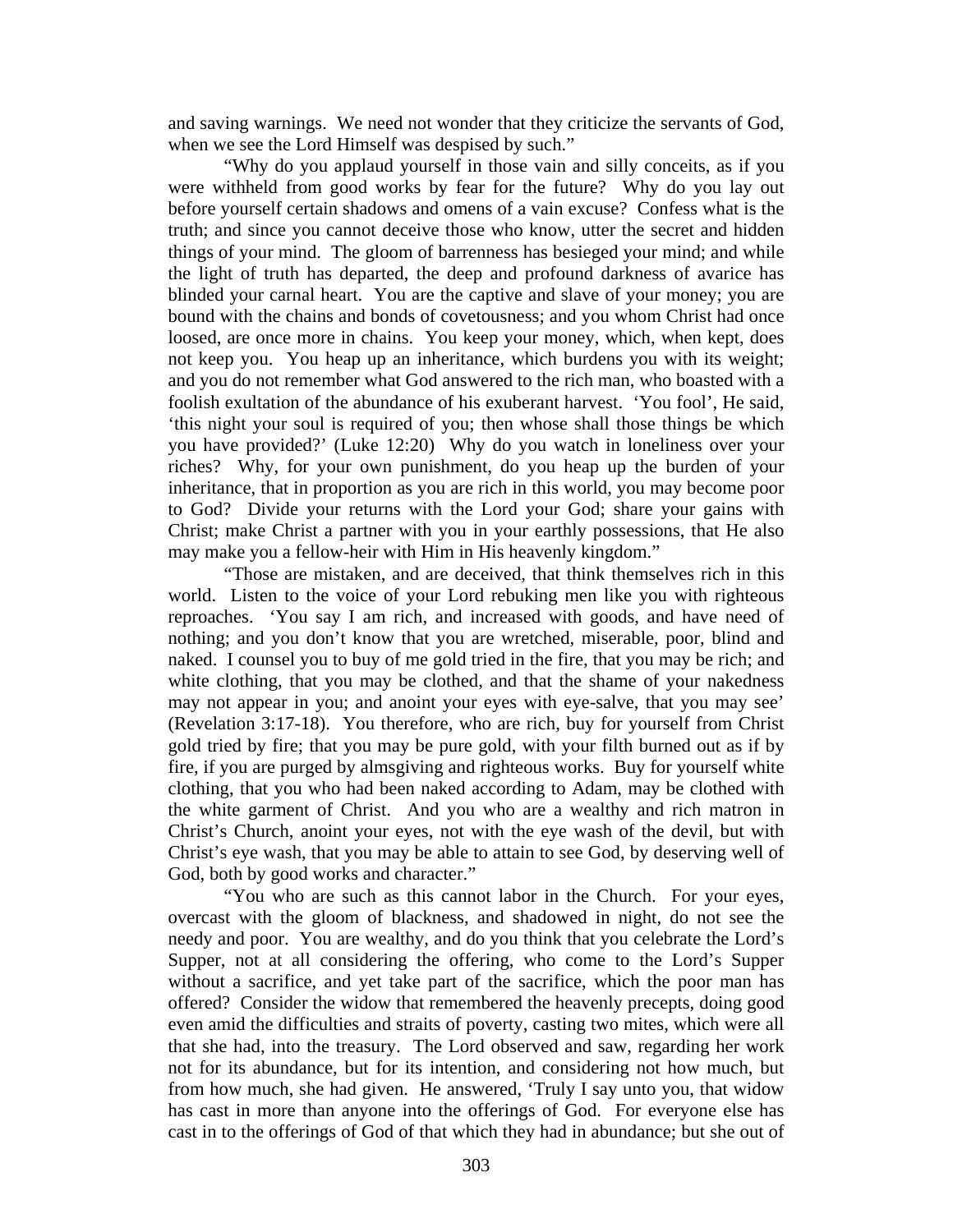her poverty has cast in all that she had' (Luke 21:3-4). Greatly blessed and glorious woman, who even before the Day of Judgment has merited to be praised by the voice of the Judge! Let the rich be ashamed of their barrenness and unbelief. The widow, needy in means, is found rich in works. And although everything that is given is conferred upon widows and orphans, she gives, who ought to receive, that we may know from this what punishment awaits the barren rich man, when by this instance even the poor ought to labor in good works. And in order that we may understand that their labors are given to God, and that whoever performs them deserves well of the Lord, Christ calls this 'the offerings of God'. He intimates that the widow has cast in two mites into the offerings of God, that it may be more abundantly evident that he who has pity on the poor lends to God."

Clement of Alexandria stated<sup>[10](#page-8-0)</sup> that the issue in choosing between God and mammon involves neither fear of punishment nor the promise of earthly gifts, since both produce mere hirelings. We should want to do this, and not have to be driven by punishment or lured by earthly gifts into it. We should desire to seek the good and live according to the likeness of Christ and not according to the love of money, which He calls "mammon". Honor, marriage and even voluntary poverty can produce the same effects and "choke" the word of God for us if it's not something we freely choose to do. Our true treasure is in what produces righteousness in our lives.

"We must pursue the word of salvation neither from fear of punishment nor from promise of a gift, but on account of the good itself. Those who do so stand on the right hand of the sanctuary (Matthew 25:32-40, Hebrews 8:1, 1:3). But those who think that by the gift of what is perishable they shall receive immortality in exchange are, in the parable of the two brothers, called 'hirelings' (Matthew 21:28-31). This sheds some light on the expression 'in the likeness and image' (2 Corinthians 3:18). Some live according to the likeness of Christ, while those who stand on the left hand live according to their own image. To choose by imitation differs from him who chooses according to knowledge, as that which is set on fire differs from that which is illuminated".

"What does the parable of Lazarus mean, by showing the image of the rich and poor? (Luke 16:19-26) And what does the saying mean, 'No man can serve two masters, God and mammon?' (Matthew 6:24), the Lord so terming the love of money. For instance, the covetous, who were invited, did not respond to the invitation to the supper (Luke 14:15-23), not because of their possessing property, but because of their inordinate affection to what they possessed".

For not riches only, but also honor, marriage and poverty, have ten thousand cares for him who is unfit for them. And those cares He indicated in the Parable of the Sower, when He said that 'the seed of the word which fell among the thorns' (Matthew 13:3-9, 18-23) was choked by them, and could not bring forth fruit. It is therefore necessary to learn how to make use of every occurrence, so as by a good life, to be trained for eternal life. For it said, 'I saw the wicked exalted and towering as the cedars of Lebanon; and I passed', says the Scripture, 'and he was not. And I sought him, and his place was not found. Keep innocence, and look on uprightness; for there is a remnant to the man of peace'

<span id="page-8-0"></span> $\overline{a}$ <sup>10</sup> Clement of Alexandria, Stromata, IV, 6.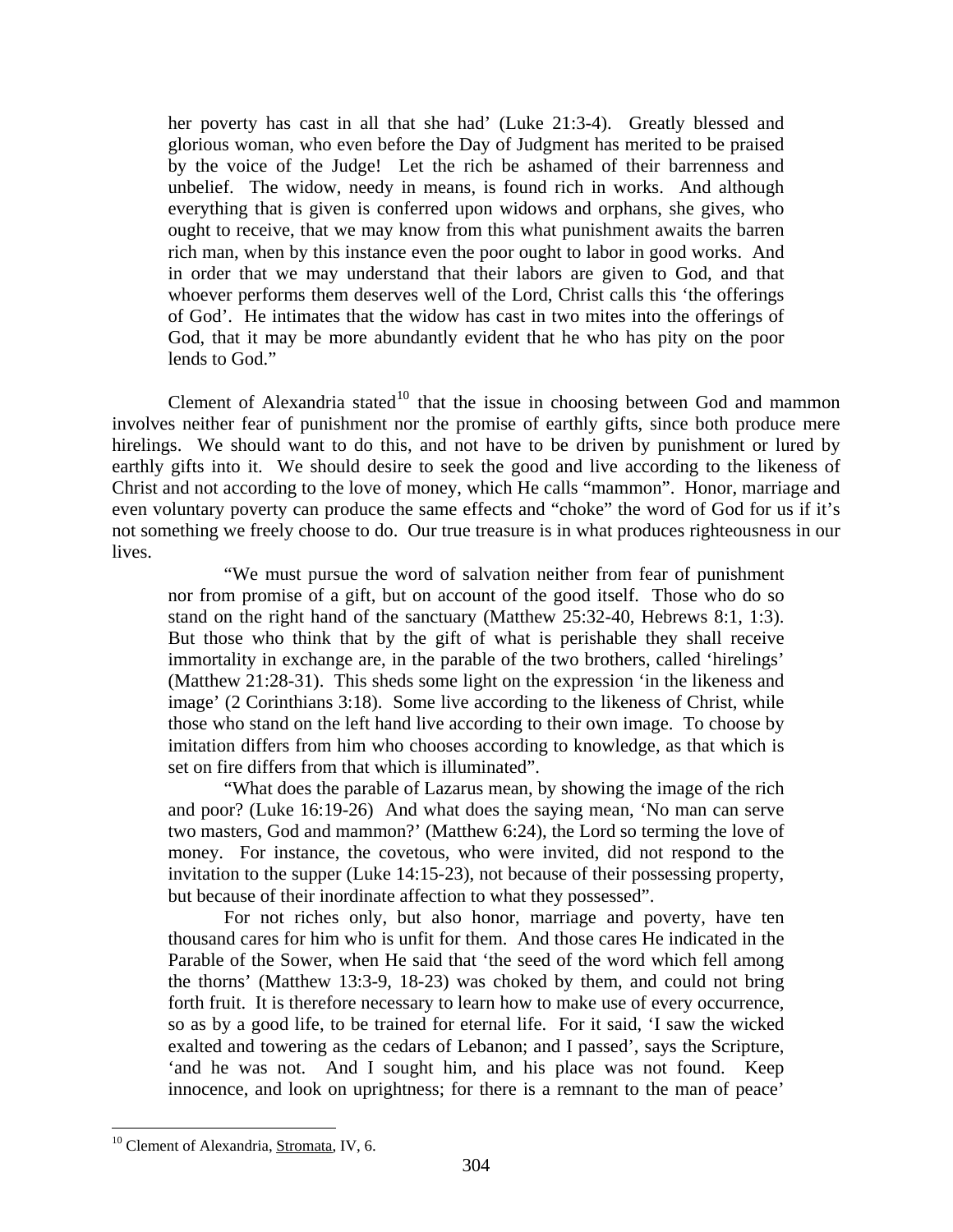<span id="page-9-0"></span>(Psalm 37:35-37 LXX, Isaiah 2:12-14). Such will he be who believes unpretentiously with his whole heart, and is tranquil in his whole soul. 'For different people honor me with their lips, but their heart is far from the Lord' (Isaiah 29:13).

"'Do not lay up for yourselves treasures on the earth, where moth and rust destroy, and thieves break through and steal' (Matthew 6:19), says the Lord, in reproach to the covetous, to those who are full of cares, and to those who indulge their bodies. For amours, diseases, and evil thoughts '*break through*' the mind. But our true 'treasure' is where what is allied to our mind is, since it produces righteousness, showing that we must reform our old conversation by asking for mercy. 'For I will have mercy on whom I will have mercy' (Romans 9:15, Exodus 33:19), said the Lord. For so He says, 'Fool, this night shall your soul be required of you; and whose shall those things be which you have prepared?' (Luke 12:20)

Therefore, our Gospel lesson is a call to consider where our treasure is; for where our treasure is, there is where our heart will be also (Luke 12:34). And as we realize that our real treasure is in heaven, good works are a natural, joyful result.

### **The Transient Nature of This Life**

One of the Psalms attributed to Moses states, "The days of our lives *are* seventy years; and if by reason of strength *they are* eighty years, yet their boast *is* only labor and sorrow; for it is soon cut off, and we fly away" (Psalm 90:10). Thus it is with all of humanity; we have a transient existence in this life, and what matters is what we store up for eternity.

Cyprian of Carthage addressed<sup>[11](#page-9-1)</sup> the transient nature of this life using the words of the Lord's Prayer. There is both a spiritual and a literal understanding to the words, "Give us this day our daily bread" (Matthew 6:11). The spiritual understanding relates to the Eucharist, which is our true food, where we have no life without it (John 6:51-58). The literal understanding relates to those who have renounced the world with its riches and pomp, and who ask for themselves merely food and support. Both understandings stand in utter contrast to the "rich fool", where Jesus spoke of a man becoming perfect and complete by selling all his goods, not by hoarding them. On the other hand, the Scriptures promise that daily bread cannot be lacking to the righteous man.

"We ask in the Lord's Prayer, 'Give us this day our daily bread'. And this may be understood both spiritually and literally, because either way of understanding it is rich in divine usefulness to our salvation. For Christ is the bread of life; and this bread does not belong to all men, but it is ours. Accordingly we say, 'Our Father', because He is the Father of those who understand and believe; so also we call it 'our bread', because Christ is the bread of those who are in union with His body. We ask that this bread should be given to us daily, that we who are in Christ, and daily receive the Eucharist for the food of salvation, may not, by injecting some heinous sin, be prevented from partaking of the heavenly bread, and be separated from Christ's body. He Himself warns, 'I am the bread of life which came down from heaven. If any man eats of my bread, he shall live forever; and the bread which I will give is my flesh, for the life of the

<span id="page-9-1"></span> $\overline{a}$ <sup>11</sup> Cyprian of Carthage, Treatises, IV, 18-21.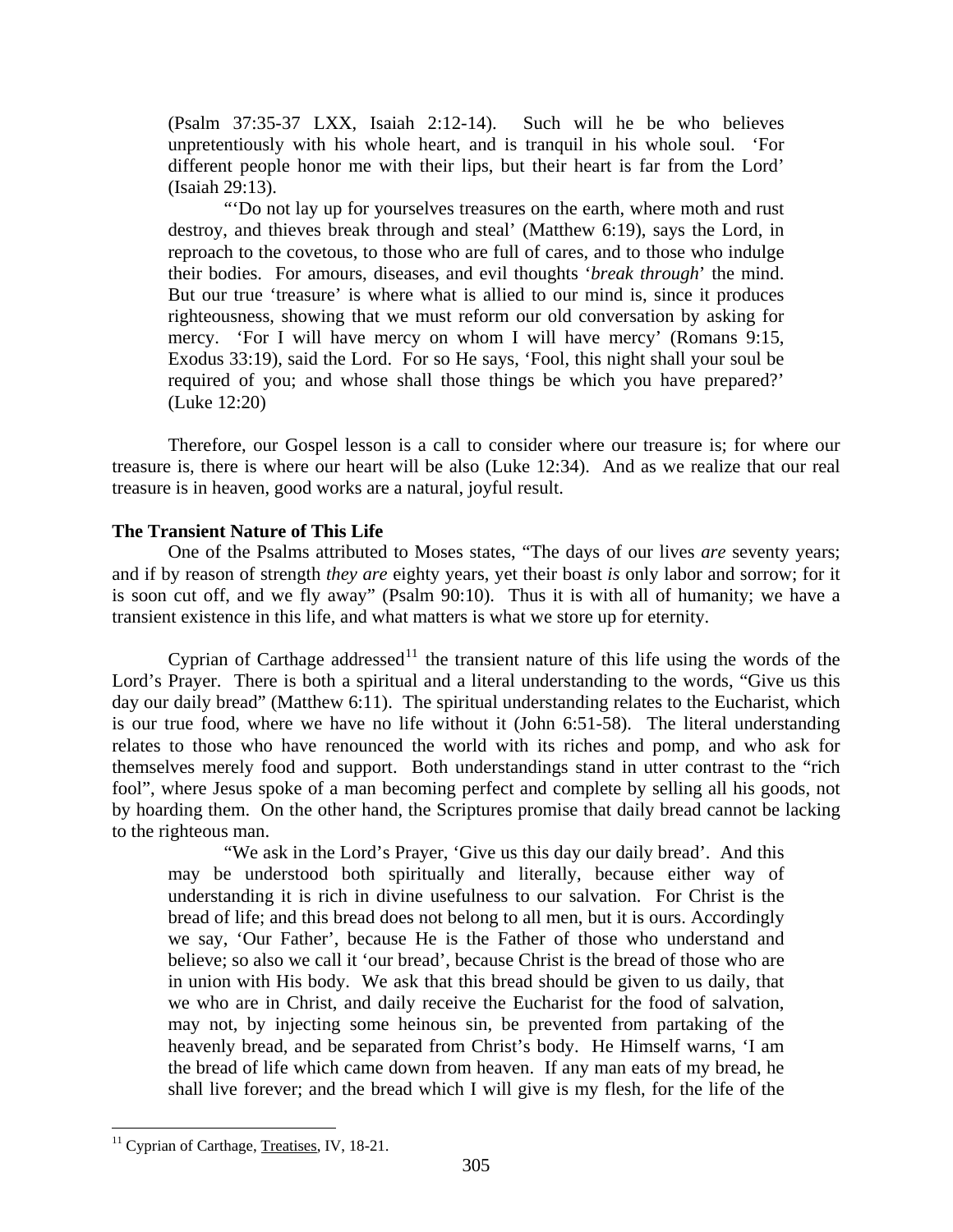world' (John 6:51-58). When He says that whoever shall eat of His bread shall live forever, it is clear that those who partake of His body and receive the Eucharist by the right of communion are living. On the other hand, we must fear and pray lest anyone who, being withheld from communion, is separate from Christ's body should remain at a distance from salvation. He Himself threatens, 'Unless you eat the flesh of the Son of man, and drink His blood, you shall have no life in you' (John 6:53). And therefore we ask that our bread — that is, Christ — may be given to us daily, that we who live in Christ may not depart from His sanctification and body."

"Another understanding of, 'Give us this day our daily bread', refers to those who have renounced the world, and have cast away its riches and pomp in the faith of spiritual grace, and who ask simply for food and support. The Lord instructs us, 'Whoever does not forsake all that he has cannot be my disciple' (Luke 14:33). But he who has begun to be Christ's disciple, renouncing all things according to the word of his Master, ought to ask for his daily food, and not to extend his petition to a long period. The Lord prescribes, 'Take no thought for tomorrow, for tomorrow itself shall take thought for itself. Sufficient for the day is the evil thereof' (Matthew 6:34). With reason, then, does Christ's disciple ask food for himself for today, since he is prohibited from thinking of tomorrow. It becomes a contradiction for us to seek to live long in this world, since we ask that the kingdom of God should come quickly. Paul admonishes us, giving substance to the steadfastness of our hope and faith. 'We brought nothing into this world, *and it is* certain we can carry nothing out. And having food and clothing, with these we shall be content. But those who desire to be rich fall into temptation and a snare, and *into* many foolish and harmful lusts, which drown men in destruction and perdition. For the love of money is a root of all *kinds of* evil, for which some have strayed from the faith in their greediness, and pierced themselves through with many sorrows" (1 Timothy 6:7-10).

"He teaches us that riches are not only to be scorned, but that they are also dangerous; that in them is the root of seducing evils, that deceive the blindness of the human mind by a hidden deception. God rebukes the rich fool, who thinks of his earthly wealth, and boasts himself in the abundance of his overflowing harvests, saying, 'You fool, this night your soul shall be required of you; then whose shall those things be which you have provided?' (Luke 12:20) The fool who was to die that night was rejoicing in his stores, and he to whom life already was failing, was thinking of the abundance of his food. But, on the other hand, the Lord tells us that he becomes perfect and complete who sells all his goods, and distributes them for the use of the poor, and so lays up for himself treasure in heaven. He says that that man is able to follow Him, and to imitate the glory of the Lord's passion. Free from hindrance, he is involved in no worldly entanglements, but he accompanies his possessions, which earlier have been sent to God. Every one of us may be able to thus prepare himself, let him thus learn to pray and know, from the character of the prayer, what he ought to be."

"For daily bread cannot be lacking to the righteous man, since it is written, 'The Lord will not slay the soul of the righteous by hunger' (Proverbs 10:3 LXX). And again 'I have been young and now am old, yet I have not seen the righteous forsaken, nor his descendants begging their bread' (Psalm 37:25). The Lord moreover promises, 'Do not worry saying, what shall we eat, or what shall we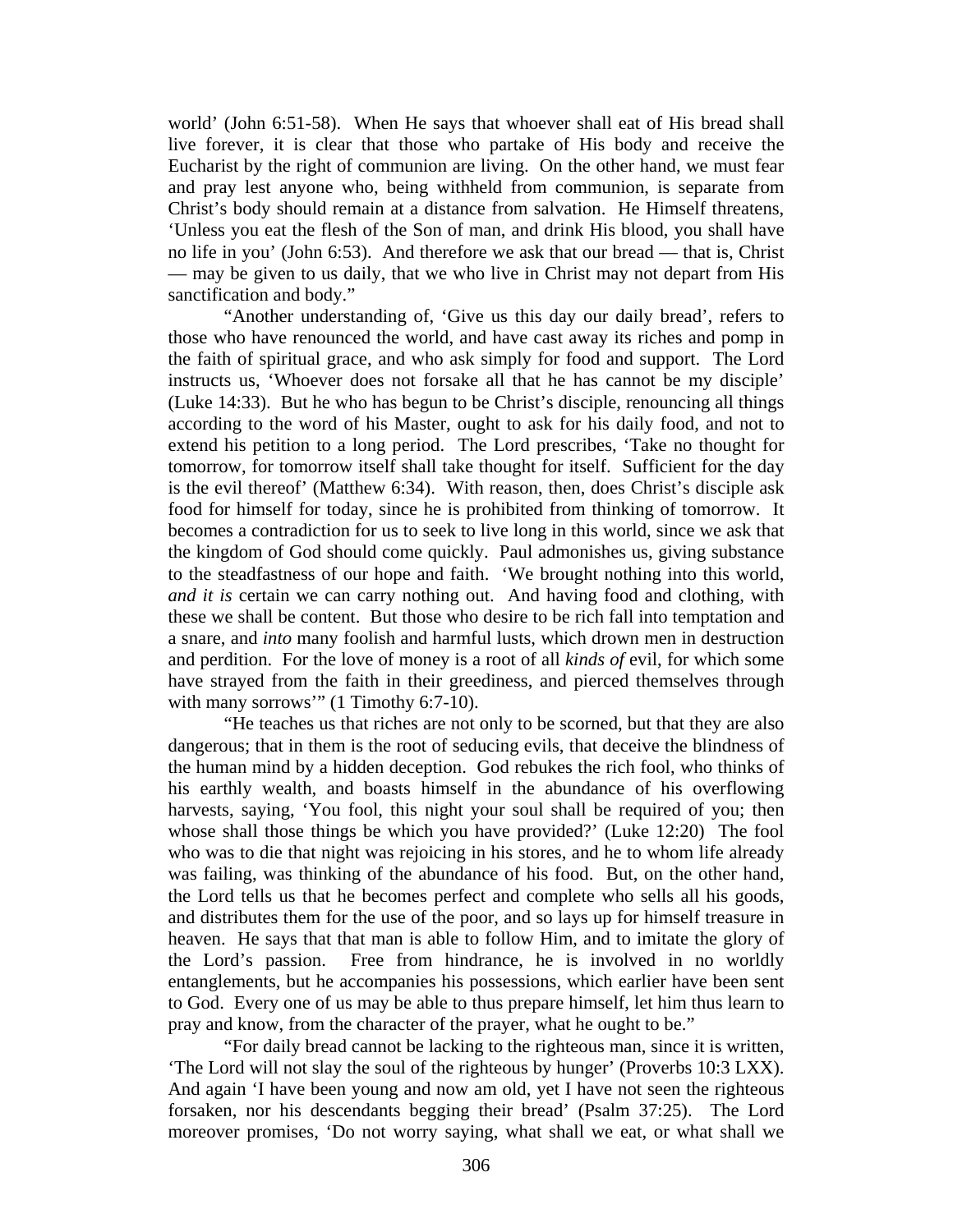drink, or how shall we be clothed? For after all these things do the nations seek. And your Father knows that you have need of all these things. Seek first the kingdom of God and His righteousness, and all these things shall be added to you' (Matthew 6:31-33). To those who seek God's kingdom and righteousness, He promises that all things shall be added (John 6:27, Matthew 6:8). Since all things are God's, nothing will be lacking to him who possesses God, if God Himself is not lacking to him. Thus a meal was divinely provided for Daniel, when he was shut up in the lions' den. In the midst of wild beasts that were hungry, and yet spared him, the man of God was fed<sup>[12](#page-11-0)</sup>. Thus Elijah in his flight was nourished by ravens serving him in his solitude" (1 Kings 17:1-6).

Also using the words of the Lord's Prayer, Leo the Great, Pope of Rome, encouraged<sup>[13](#page-11-1)</sup> his people to enter into the life of the Church, which included the fasts on Wednesday and Friday, and the vigil at Great Vespers on Saturday. Part of the life of the Church includes almsgiving with cheerfulness and showing love for our neighbor in order that death doesn't come upon us unawares and we end up as the rich fool.

"In the Lord's Prayer we say, 'Thy Kingdom come, Thy will be done as in heaven, so also on earth' (Matthew 6:10). For what else do we ask for in these words but that God may subdue those whom He has not yet subdued; and as in heaven He makes the angels servants of His will, so also on earth He may make men? And in seeking this we love God; we love also our neighbor. The love within us has but one Object, since we desire the bond-servant to serve and the Lord to have rule."

"The habit of well-doing strengthens this state of mind, because the conscience needs to be delighted at good deeds, and do willingly what it rejoices to have done. Thus fasts are kept, alms freely given, justice maintained, frequent prayer resorted to, and the desires of individuals become the common wish of all. Labor fosters patience; gentleness extinguishes anger; loving-kindness treads down hatred; unclean desires are slain by holy aspirations; avarice is cast out by liberality; and burdensome wealth becomes the means of virtuous acts. But because the snares of the devil are not at rest even in such a state of things, most rightly at certain seasons of the year the renewal of our vigor is provided for. Now in particular, one who is greedy of present good might boast due to the clemency of the weather and the fertility of the land, and having stored his crops in great barns, might say to his soul, 'you have much goods, eat and drink'. Let him pay attention to the rebuke of the Divine voice, 'You fool, this night they require your soul of you, and the things which you have prepared, whose shall they be?' (Luke 12:19-20) This should be the wise man's most anxious consideration, in order that, as the days of this life are short and its span uncertain, death may never come upon him unawares, and that knowing himself mortal he may meet his end fully prepared. And so, that this may be available both for the sanctification of our bodies and the renewal of our souls, on Wednesday and Friday let us fast, and on Saturday let us keep vigil with the most blessed Apostle Peter, whose prayers will help us to obtain fulfillment of our holy desires through Christ our Lord."

<span id="page-11-0"></span><sup>&</sup>lt;sup>12</sup> Lancelot C. L. Brenton, The Septuagint with Apocrypha, Hendrickson Publishers, Peabody MA 01961, 1990, p. 138. Bel and the Dragon 1:30-39.<br><sup>13</sup> Leo the Great, <u>Sermons</u>, XC, 3-4.

<span id="page-11-1"></span>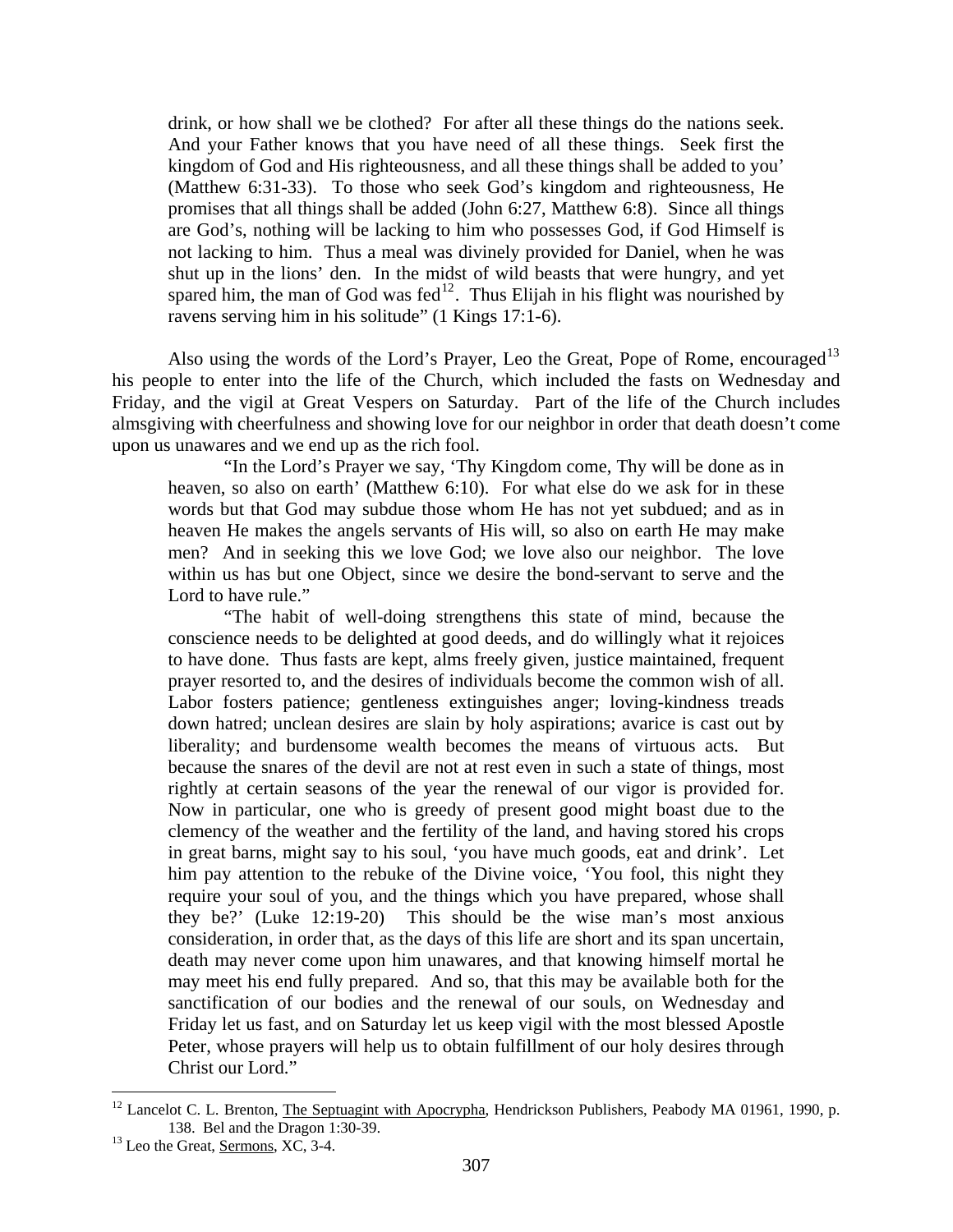John Chrysostom compared<sup>[14](#page-12-0)</sup> this life to a temporary stay in an inn. When staying in an inn or a hotel, we don't stick around and remodel it; we don't move all our belongings in; we just stay there briefly and leave. Many people get very involved fighting for the things of this life and neglecting heavenly things. When they are called to depart, they are totally unprepared, because they do not have an accurate judgment of all things.

"Do you not know that the present life is a brief stay in a far country? You are not a citizen, but you are a traveler, where no one has a city; the city is above. Present life is but a journey every day, while nature is running its course. Some store up goods on the way; some bury jewelry on the road. Now when you enter an inn do you remodel the inn? No, you eat, drink and hurry to leave. The present life is an inn; we have entered it, and we bring present life to a close. Let us be eager to leave with a good hope; let us leave nothing here, that we may not lose it there.

When you enter the inn, what do you say to the clerk? 'Take care where you put our things', that you do not leave anything behind, that nothing may be lost, not even what is small and trifling, in order that we may carry everything back to our home. The traveler has an advantage over us. The traveler knows when he is going to the inn, and when he is leaving; for the departure as well as the arrival is in his own power. But when I enter the inn, that is to say, this present life, I don't know when I will depart. It may be that I am busy providing myself with supplies to last for a long time, when the Master suddenly summons me saying, 'You fool, for whom shall those things be which you have prepared? This night your soul is being taken from you' (Luke 12:20 loosely). The time of your departure is uncertain; the tenure of your possessions is insecure; there are many steep cliffs and roaring waves on every side of you. We ought not to desert the reality and run after shadows?"

"I say these things, and shall not cease saying them, causing continual pain, and dressing the wounds; and I say this not for the sake of the fallen, but for those who are still standing. The fallen have departed, and their career has ended, but those who are yet standing have gained a more secure position through the calamities of others. What then shall we do? Do one thing only, hate riches, and love your life; throw away your goods; not all of them, but cut off the excess. Do not be covetous of other men's goods, don't plunder the widow and orphan or seize their house. I do not address myself to persons but to facts. But if anyone's conscience attacks him, he himself is responsible for it, not my words. Why are you grasping where you bring anger upon yourself? Grasp where there is a crown to be gained. Fight to lay hold of heaven not earth. 'The kingdom of heaven suffers violence, and the violent take it by force' (Matthew 11:12). Why do you lay hold of the poor man who criticizes you? Lay hold of Christ who praises you for it. Do you see your senselessness and madness? Do you foreclose on the poor man who has little? Christ says, 'lay hold of Me; I thank you for it; lay hold of My Kingdom and take it by violence'. If you try to lay hold of an earthly kingdom, you are punished; but in the case of the heavenly kingdom, you are punished if you do not lay hold of it. Where worldly things are concerned there are hard feelings, but where spiritual things are concerned, there is love. Meditate

<span id="page-12-0"></span> $\overline{a}$ <sup>14</sup> John Chrysostom, Two Homilies on Eutropius, II, 5-6.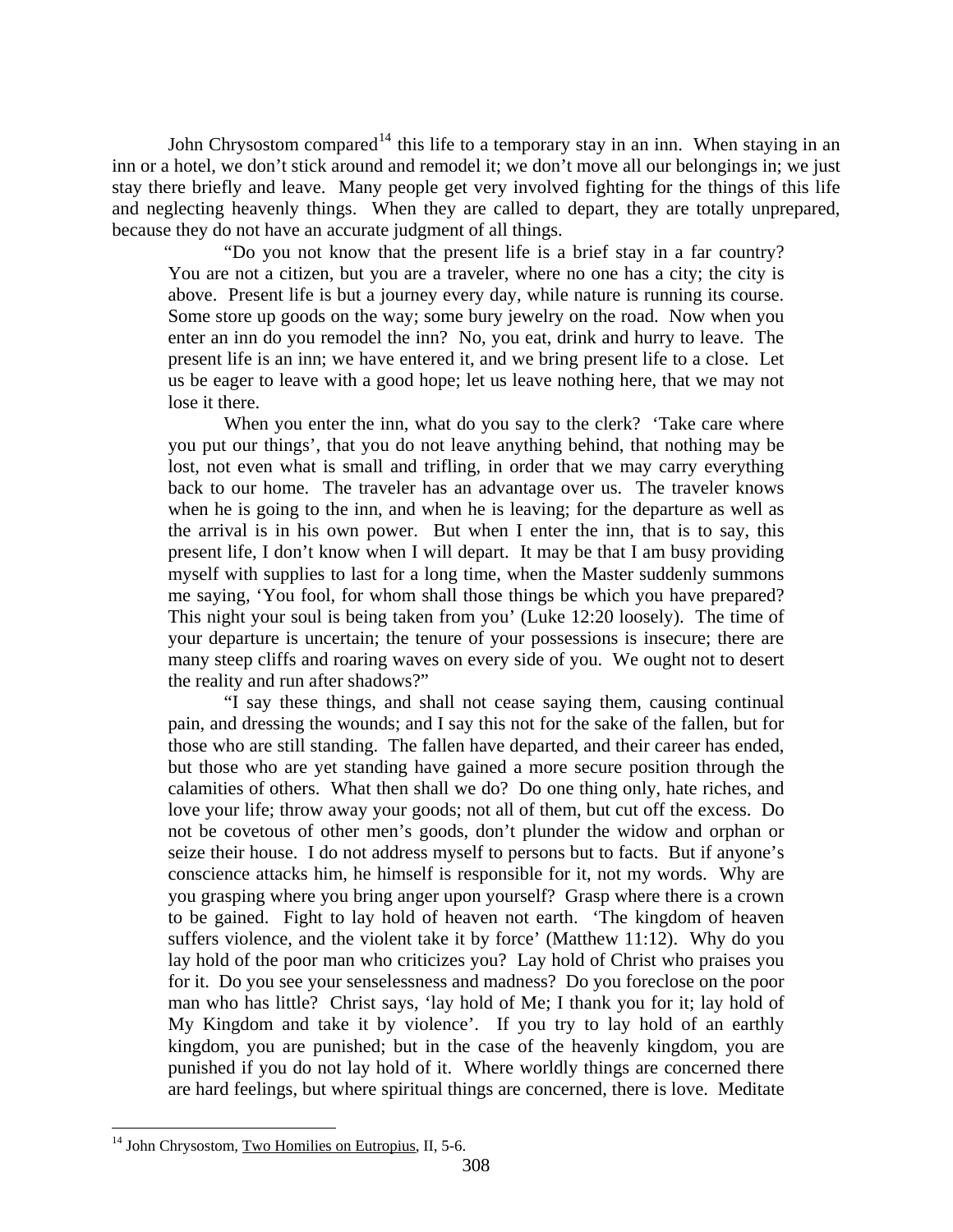daily on these things, and if two days from now you see another riding in a chariot, arrayed in silk clothing and elated with pride, do not be dismayed and troubled. Do not praise a rich man, but only him who lives in righteousness. Do not revile a poor man, but learn to have an upright and accurate judgment in all things."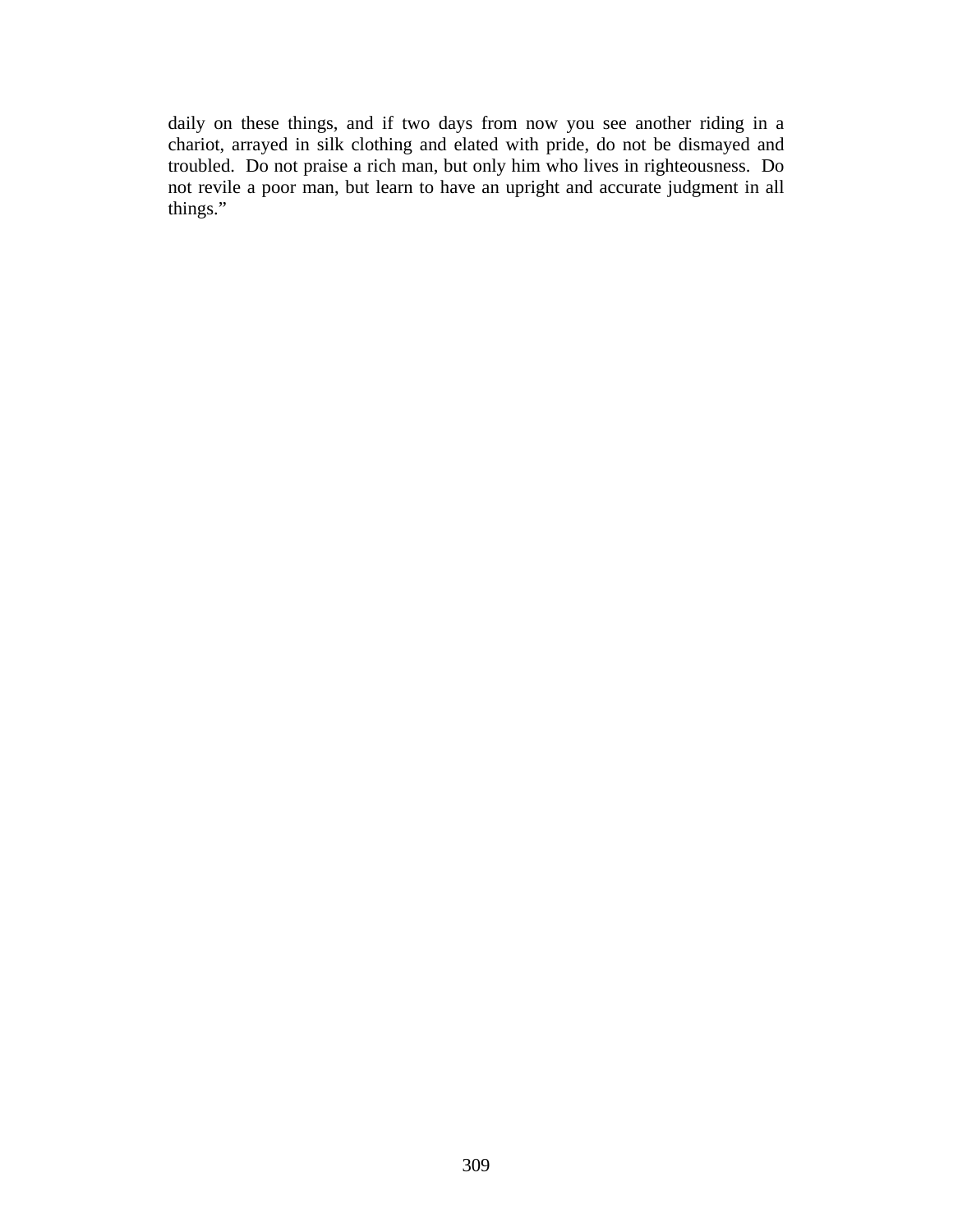# *JEW AND GENTILE: FELLOW CITIZENS*

**November 22, 2009 24th Sunday after Pentecost Revision C** 

#### **EPISTLE LESSON – Ephesians 2:14-22**

**Background to Ephesians**: Paul wrote his Epistle to the Ephesians from house-arrest in Rome in about 62 AD. He had first met with and reasoned with the Jews of Ephesus in the synagogue there in about 52 AD on his Second Missionary Journey (Acts 18:19). Although Paul did not stay there long in 52 AD (Acts 18:20), he left Aquila (of the Seventy) and his wife Priscilla there and promised to return (Acts 18:18-21). About 53 AD, Paul returned on his Third Missionary Journey and spent two years in Ephesus (Acts 19:8-10). At this time, the church took a direction separate and distinct from the synagogue. Toward the end of his Third Missionary Journey in 57 AD, Paul had a very emotional farewell meeting (Acts 20:37-38) with the elders of the church (Acts 20:17), knowing he may never return.

 Ephesus had had a number of distinguished visitors over the years. The Apostle John and the Virgin Mary had gone there to escape the bloodbath of Herod (Agrippa) trying to please the Jews – which resulted in the martyrdom of James the son of Zebedee and the imprisonment of Peter (Acts 12:1-4). That bloodbath began in 44 AD and ended with the death of Herod soon thereafter (Acts 12:20-23). Apollos (of the Seventy) also was in Ephesus in 53 AD and vigorously refuted the Jews, showing from the Scriptures that Jesus was the Messiah (Acts 18:24-28).

 After the death of the Virgin Mary in the mid 50's AD, the Apostle John returned to Ephesus and worked with a number of churches in that area: Ephesus, Smyrna, Pergamos, Thyatira, Sardis, Philadelphia and Laodicea (Revelation 2, 3). John may have been in the area when Paul wrote his Epistle. Prochorus (of the Seventy and one of the first seven deacons) accompanied John as did Mary Magdalene for a while (Mary was called "equal to the apostles" in the early Church).

 The Epistle to the Ephesians was meant to be circulated to all the churches in the area and has a general theme of the riches of Christ in the church. It is possible that this Epistle was what was called the "Epistle from Laodicea" (Colossians 4:16) that was being circulated.

#### **Jews and Gentiles: Fellow Citizens**

 The context of the Epistle lesson speaks about how we were made alive together with Christ, and how He raised us up together and made us sit together in the heavenly places in Christ Jesus (Ephesus 2:5-6). All this was done in order that in the ages to come He might show the exceeding riches of His Grace in His kindness toward us in Christ Jesus (v.7). Therefore we are His workmanship, created in Christ Jesus for good works that we should walk in them (v.10).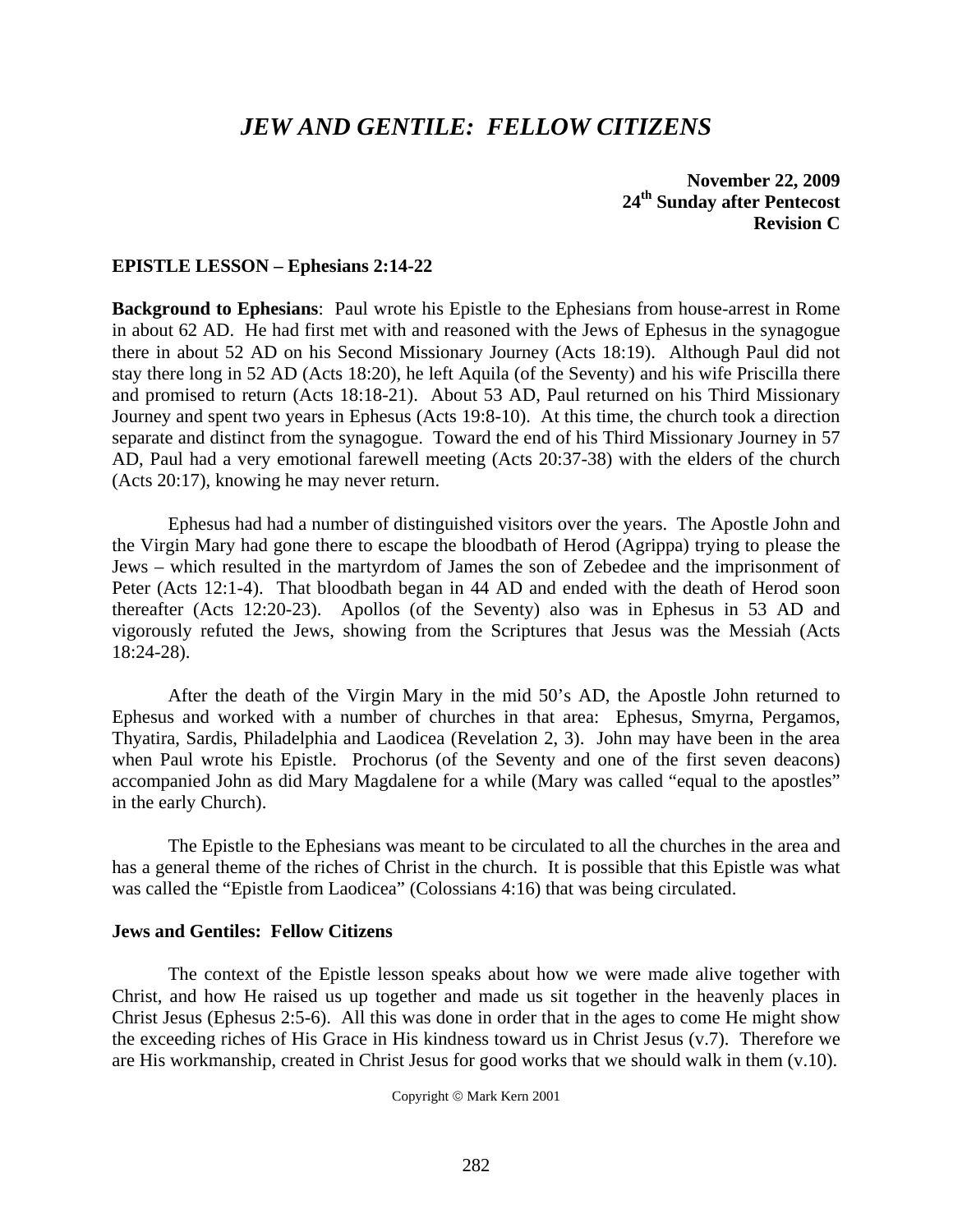We were once Gentiles in the flesh  $(v, 11)$ . But now, we who once were far off have been brought near by the blood of Christ (v.13). In another place, Paul refers to the Gentile Christians as the "Israel of God" (Galatians 6:16). This was spoken at a time when the Church-synagogue distinction was somewhat blurred. This was spoken even in the Old Testament: Isaiah predicted that Egypt and Assyria will return to the Lord and be blessed (Isaiah 19:21-25). Justin Martyr commented<sup>[15](#page-15-0)</sup> that this verse (v.24) implies that Israel will be blessed only in third place after Egypt and Assyria. On the other hand, the Lord had told the Jewish leaders that they were *not* children of Abraham because they didn't do what Abraham did or what God said (John 8:37-44). John Chrysostom states<sup>[16](#page-15-1)</sup> that this does not mean that God has raised the Gentiles to the high heritage of the Jews (which includes the adoption, the glory, the covenants, the giving of the Law, the service of God and the promises; of whom are the fathers and from whom Christ came – Romans 9:4-5). Nor does it mean that the Gentiles have replaced the Jews. Rather, it means that He has raised both us and them to a heritage yet higher.

 Christ has broken down the middle wall of separation (v.14). This could possibly refer to the tearing at Jesus' crucifixion of the thick embroidered veil separating the Holy Place from the Holy of Holies. In the context of this discussion – Jew vs. Gentile – more probably it refers to the Court of the Gentiles as compared to the Inner Court which only Jews could enter. Herod's Temple (construction began in 19 BC) was more elaborate than previous ones and had several courts. The outermost was called "the Court of the Gentiles" and was the closest unclean individuals could come. Just inside that was "the Court of the Women", and inside that was "the Court of the Israelites." Regarding walls, there was the outer wall (of the Court of the Gentiles), the middle wall (separating the Outer Court from the Inner Court), and the inner wall of the Temple itself.

 There are two aspects to the "middle wall of separation." One is the separation of Gentile from Jew. This separation was necessary because the Gentiles did not keep the Mosaic Law; approaching a Holy God in uncleanness would prove fatal to them.

John Chrysostom wrote<sup>[17](#page-15-2)</sup> of the middle wall as being a hedge that turned into enmity because of our disobedience. The Law was given as a hedge of security and an enclosure. "I made a hedge around it, and dug a trench, and planted a choice vine (Isaiah 5:2 LXX). "Why have you broken its hedges, so that all who pass that way may pick its fruit?" (Psalm 80:2). "I will take away its hedge and it will be for spoil. I will pull down its walls and it will be left to be trampled down" (Isaiah 5:5 LXX). The Law became a middle wall, no longer establishing them in security, but cutting them off from God.

 With the coming of the Son of God in the flesh, He replaced the Old Covenant (Mosaic Law with all its details) with the New Covenant that is written on hearts (Jeremiah 31:31-34). Thus (Ephesians 2:15) He abolished the enmity; that is the commandments in ordinances restricting both Jews and Gentiles to certain places, certain rituals and limited access to God. Instead He created in Himself one new man from the two.

 While the words used here speak just of the wall between Jew and Gentile, the same applies to barriers between races, between people of various social positions, and between sexes

<span id="page-15-0"></span><sup>&</sup>lt;sup>15</sup> Justin Martyr, Dialogue with Trypho, 123.

<span id="page-15-1"></span><sup>&</sup>lt;sup>16</sup> John Chrysostom, <u>Homilies on Ephesians</u>, V, vv. 13-15. <sup>17</sup> John Chrysostom, Homilies on Ephesians, V, vv. 13-15.

<span id="page-15-2"></span>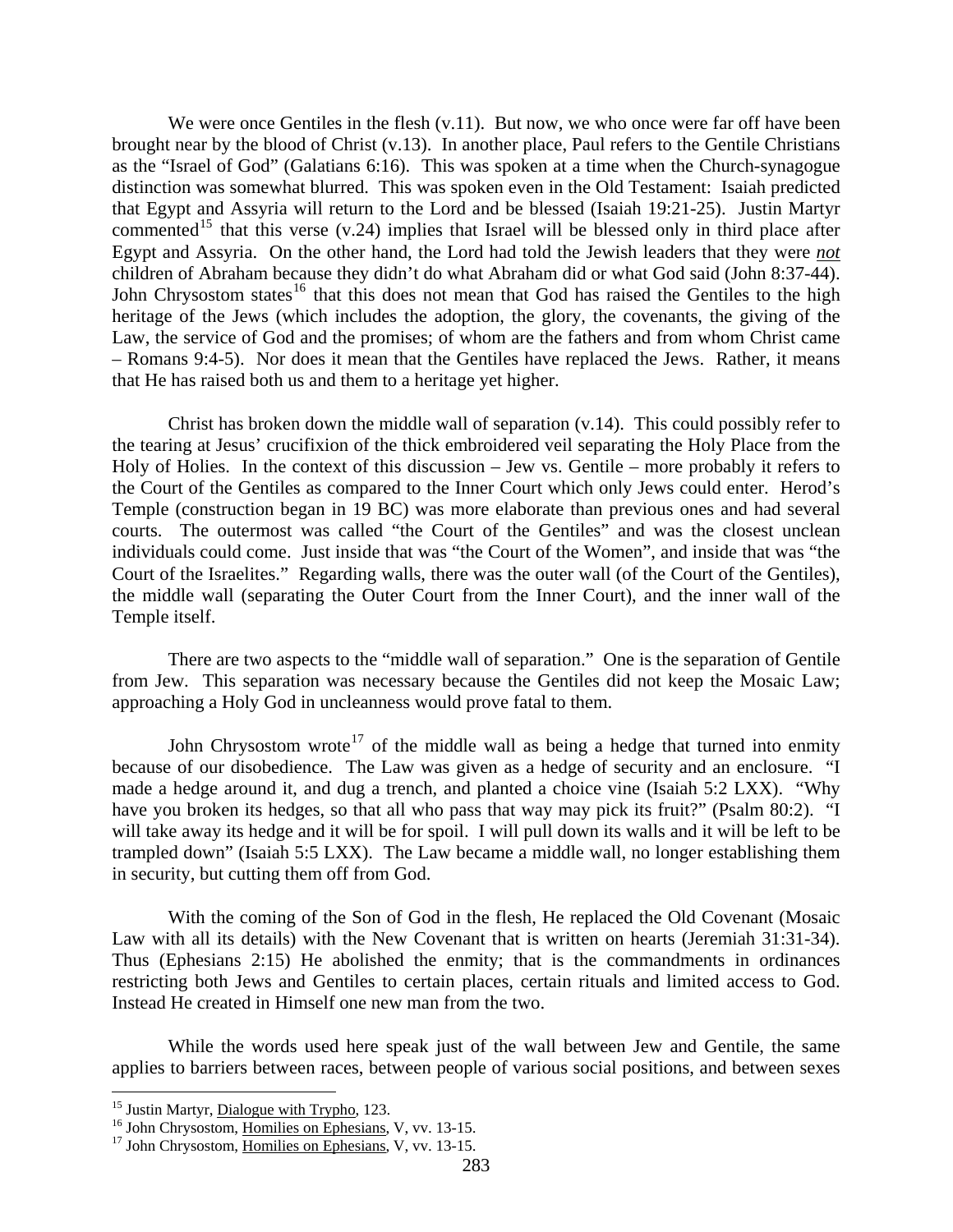(Galatians 3:28). Paul says: "for you are all one in Christ." The Lord clarified this by a question put to Him by the Sadducees, who didn't believe in a resurrection of the body. According to Mosaic Law, if a man died childless, the man's brother was obliged to marry his brother's widow and raise up children for his brother. The Sadducees asked Jesus whose wife would the widow be in the resurrection if seven brothers all had married the oldest brother's widow in succession. Jesus' answer was that "in the resurrection, they neither marry nor are given in marriage, but are like the angels of God in heaven" (Matthew 22:23-30). In this life, we all have roles to play based on what we've been given; but that will change in the resurrection.

 Just creating one new man wasn't enough, however. A second aspect of "the middle wall of separation" is that His death and resurrection was also necessary in order to reconcile both Jew and Gentile in one body to God the Father (v.16). Chrysostom stated that Christ became a Jew by circumcision (Luke 2:21); but by becoming accursed (Galatians 3:13, Deuteronomy 21:23), He became a Gentile outside the Law. And the word reconcile (*apokatallasso*) in v.16 implies a reconciling thoroughly; that is it is a strengthened reconciliation that hints at a restoration to a primal unity.

 What happens, then, asks Chrysostom, "after God has employed so many methods to reconcile us that we should again fall back into enmity? How great an evil is it! This enmity no fresh baptism, but hell itself awaits." Since Christ had abolished the enmity in His flesh, where the enmity is "the Law of the commandments in decrees" (v.15), to return to the "enmity" is to deny the benefit of the death of Christ.

 In this context there is the fleshly man, the natural man (referring to the soul, 1 Corinthians 2:14) and the spiritual man. "The virtue of the flesh is her subjection to the soul. It is her vice to govern the soul. The horse may be good and nimble, but when the horse gets the mastery over the charioteer, she produces ten thousand mischief's." The same is true about the Spirit governing the soul. "The soul, while dwelling in the body, makes it beautiful; but when she leaves it destitute of her own native energy and departs the greatest loathsomeness ensures (i.e. death). So also it is when the Spirit forsakes the soul (and the body); the loathsomeness which ensures is worse and greater."

soul in the Body of Christ. Paraphrasing Chrysostom, he said<sup>[18](#page-16-0)</sup>: "The flesh of itself is neither good nor evil, for what could the body ever do of itself (without the soul)? As soon as the body has deprived itself of reason and of the supremacy of the soul, then it goes wrong; similarly the soul without the Spirit. For example, the body has a natural desire of food, not feasting; of drink, not drunkenness; of pleasure, not fornication. It is the soul that pushes the body into excesses beyond reason". This is why it is the Lord's intent that the Spirit should direct both body and

 And through Him, both Jew and Gentile now have access to God that is greater than that of the High Priest under the Old Covenant. Therefore, Gentiles are no longer strangers (Greek: *xenos* = foreigner) and foreigners (Greek: *paroikos* = one dwelling near) but fellow citizens with the saints and members of the household of God (v.19). This is built on the foundation of the Apostles and Prophets, Jesus being the chief cornerstone that links together the walls and the foundation (v.20, Psalm 118:22, Matthew 21:42, Luke 20:17, 1 Peter 2:7-8), and is a building

<span id="page-16-0"></span><sup>&</sup>lt;sup>18</sup> John Chrysostom, Homilies on Ephesians, V, Moral.